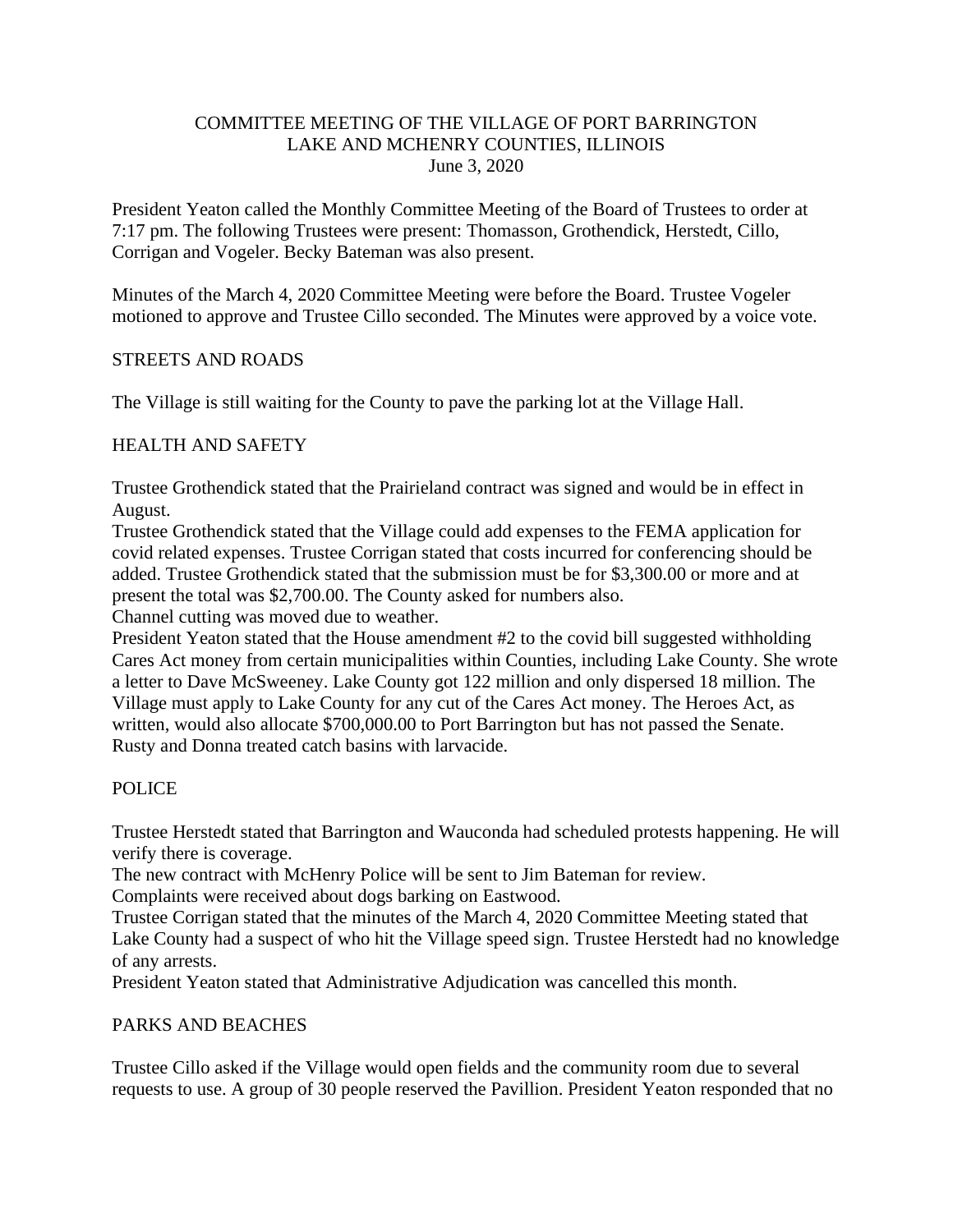group of more than 10 people could gather due to covid restrictions. Trustee Cillo stated there was no reason to open Fox Trail Park for sports. President Yeaton stated that the next phase of re-opening allows for up to 50 people.

President Yeaton stated that a season permit for special events was received from the Broken Oar. If the State doesn't get to phase 5 the permit cannot be used. Becky Bateman stated that Restore Illinois guidelines lists amplified music as unacceptable. Trustee Corrigan remarked that, of course, the Village must follow State guidelines, but issuing the permit doesn't give them approval to hold a large event. Becky Bateman stated that the permit could be issued with an addendum in accordance with restrictions of the phases of Restore Illinois guidelines. President Yeaton stated that a letter would be sent regarding the permit and addendum for daily phase compliance.

President Yeaton stated that the Board must consider Village Hall hours in the next phase.

# FORESTRY

Trustee Corrigan stated that purchased trees would be delivered next week.

# FINANCE

Trustee Corrigan stated that 165 residents used e-pay with a total received as \$7,190.00. 39 of them satisfied past due bills.

# BUILDING AND ZONING

Trustee Vogeler stated there was no new information on CRS.

An email was received from Frank DeSort regarding 228, 230 and 232 Eastwood houses. There are 2nd mortgages on all of them. He is seeking information about who the mortgage holders are. Becky Bateman will find out.

President Yeaton stated she was holding off on signing the contract with Modern Concrete. She requested that the Board re-vote on the contract at the Board meeting with new facts to consider.

# ADMINISTRATION

The NPDES annual permit was filed. Donna Erfort stated that she was disappointed with the content created by Manhard. They did not seek input. Trustee Corrigan also stated dissatisfaction with Manhard. Chris Gheyson admitted to not having experience with bridges or storm water, but the Village is being charged for Senior Level consultation. Trustee Vogeler stated he was not satisfied with the CRS document creation. The Village was billed for 16 hours, but the job consisted of compilation of pdf forms. President Yeaton will include concerns in a letter to send and ask for a meeting.

# VILLAGE ATTORNEY

Becky Bateman stated that the encroachment ordinance was submitted. President Yeaton requested to include blowing grass or leaves into the street.